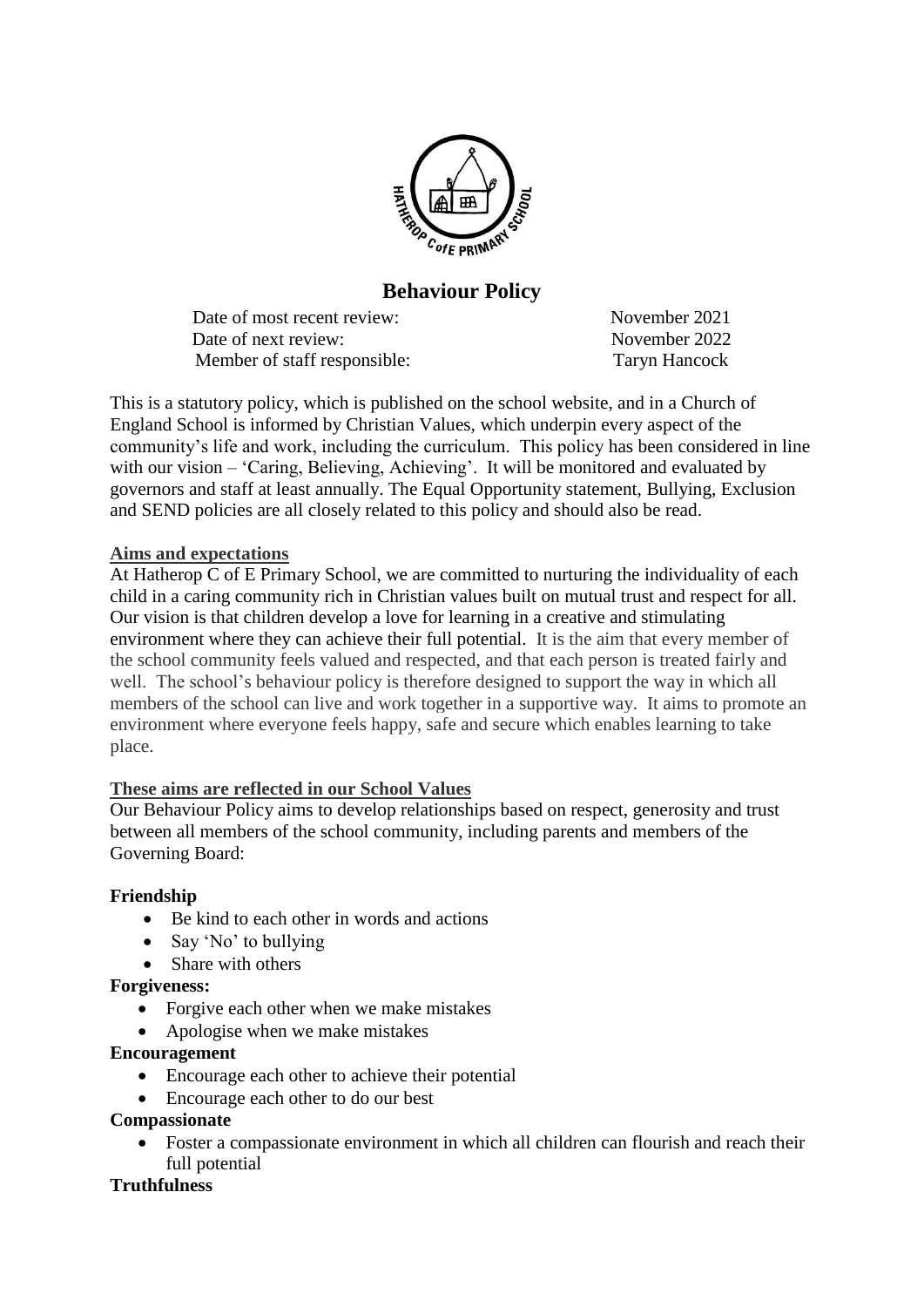- Tell the truth at all times
- Own up when we make mistakes

#### **Respect**

- Listen to adults and each other
- Look after our school environment
- Speak politely to everyone
- Always do as asked

As a direct consequence, the primary aim of the Behaviour Policy is not a system to enforce rules but it is a means of promoting good relationships, so that everyone can work together for the common purpose of helping everyone to learn.

Children will:

- Build strong relationships
- Experience what it means to live as a member of an open, generous and forgiving community
- Benefit from a calm and secure learning environment
- Help to promote good relationships
- To become positive, responsible and increasingly independent members of the school community

All adults will:

- Model forgiveness and the possibility of restoration and a new beginning in their relationships with both adults and children
- To develop an ethos of kindness and cooperation
- Be able to convey clearly and with confidence expectations of behaviour
- Treat all children fairly and apply this policy in a consistent way
- Benefit from a calm and secure environment in which to teach effectively
- Be encouraged to comment on good behaviour using the 'values language' in order that children understand what the value eg compassion, looks like in practice
- Build positive relationships with parents and the whole school community
- Develop personally and professionally

Parents will:

- Be fully informed about the school's ethos, core Christian values and Behaviour Policy
- Feel confident that all the decisions regarding behaviour are just, unbiased and informed by the school's values
- Be confident that their child is developing personally, socially and academically

For a positive behaviour system to be successful there needs to be a consistency in the approach. This policy sets out that approach and everyone is expected to uphold the principles within.

# **Agreed and consistently applied rules**

Everyone in our school will use the agreed reward and sanctions procedures and children will at all times be expected to follow a direct instruction given by an adult.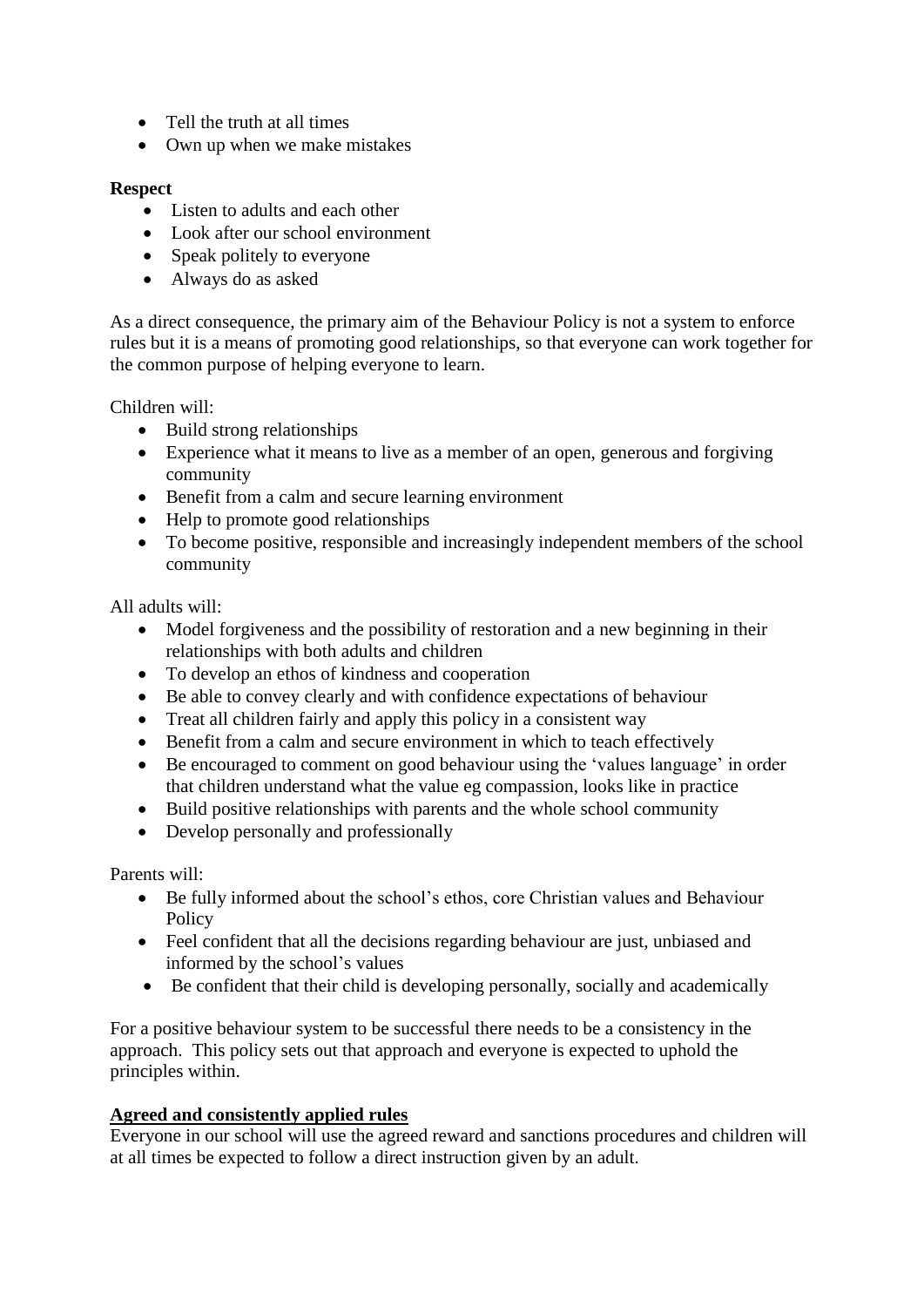In the Playground:

- We use the quiet area for walking and talking
- We respect the apparatus
- We only use the grass area with an adult's permission
- We stand still and listen when the bell is rung
- We walk into school sensibly and quietly at the end of break and lunchtime

In the Classroom:

- We have clear classroom rules which have been agreed by the teacher and class
- We have rewards and consequences clearly on display
- We use a visual timetable in Skylark Class so children know what is planned for the day
- We have an attractive, tidy, well-cared for environment
- Adults must have a consistent approach
- Children will be given time to appraise their own behaviour (through role play, circle time)

Children are rewarded and praised for good behaviour in a variety of ways:

- verbal praise and encouragement
- non-verbal praise eg thumbs up
- by being given responsibility
- by displaying work and achievement
- House points system and sticker system
- Star of the Day will be awarded in Skylark Class
- Sir Value, the Value Bear, is awarded to a nominated pupil for showing the value of the term
- Values certificates will be awarded to 1 child in each class at the end of the term
- Lunchtime Value Reward awarded by Lunchtime Supervisors to children showing the value of the term
- Traffic light system used in all classes
- Sharing achievements at Celebration Worship including out of school achievements and in monthly newsletter
- informing parents

# **Unacceptable behaviour**

Although rewards are central to the encouragement of good behaviour, when a pupil's behaviour falls below an acceptable standard, a range of consequences will be enforced.

- Adults must try to discover the reason for the behaviour
- Adults should:
	- Check child's understanding
	- Establish whether they know the behaviour is unacceptable
	- Explain the effect that such behaviour has on others
	- Examine strategies to avoid same situation in the future
- It must be clear why the consequence is being applied.
- There should be a clear distinction between low level and serious behaviour
- It should always be the behaviour rather than the person that is punished.
- Adults must try to enforce good behaviour through praise and/or restoring the child's self image.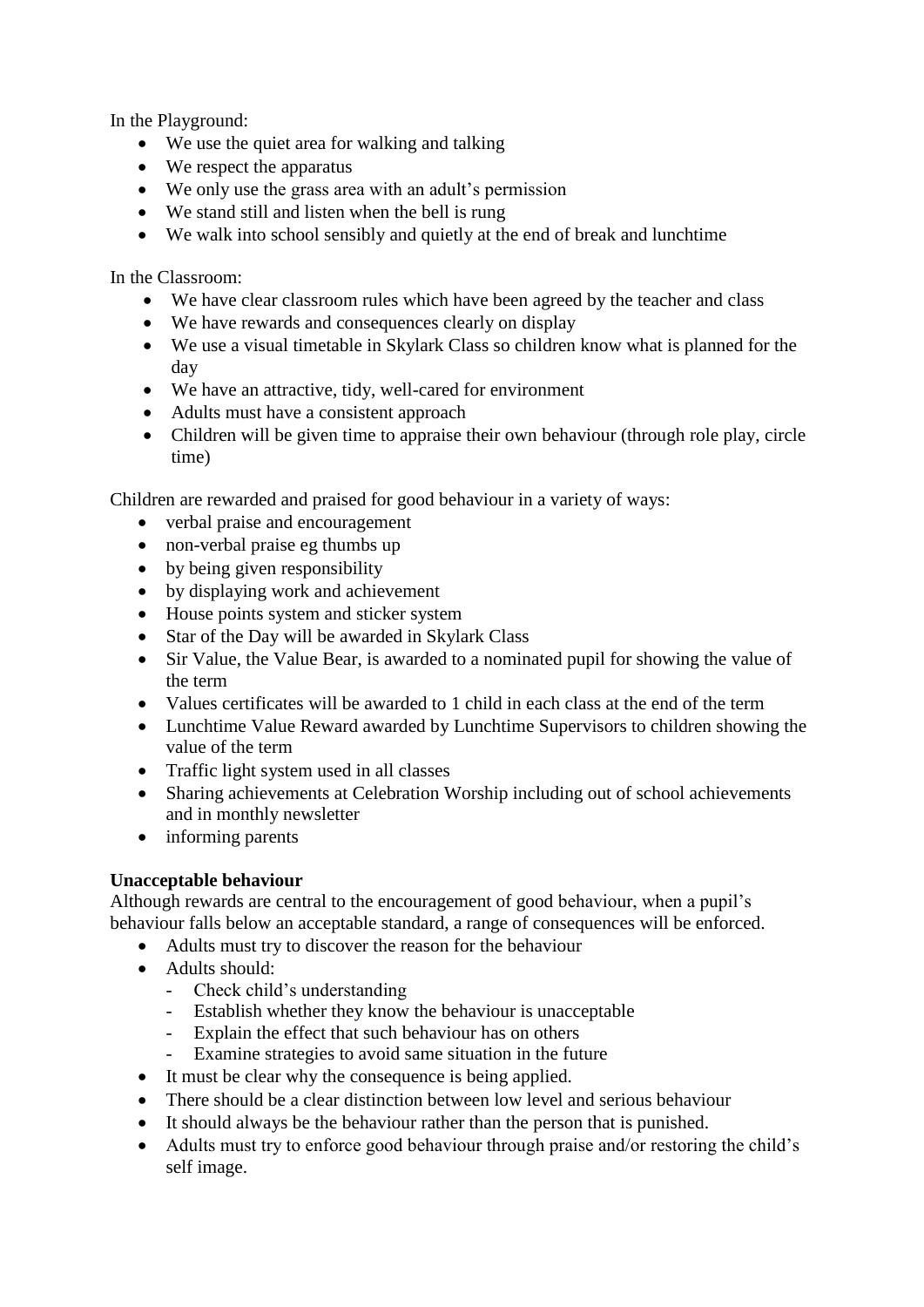#### **Low level behaviour – parents may be notified if persistent**

- Verbal warning
- Pupil moved to orange on traffic light system
- Time out
- See Headteacher
- Partial loss of playtime/lunchtime

#### **Serious behaviour – parents will always be notified**

eg swearing, deliberately hurting another child, wilfully breaking/damaging property

- Pupil moved to red on traffic light system
- Behaviour will be logged
- Head Teacher informed
- Time given for reflection and restorative work
- Internal exclusion usually with Head Teacher
- Exclusion

#### **Continual behaviour issues**

The Headteacher will assist with any persistent challenging behaviour in any context. An assessment of the child's needs is undertaken and a meeting with school staff and parents is initiated. At this meeting a plan will be devised to support the child including the involvement of outside agencies if appropriate. Records of behaviour will be kept and evidence gathered should further action be required in the future.

#### **Communication and Parental Partnership**

Working with parents is an important part of supporting children with their behaviour. At Hatherop CofE Primary School we make sure that parents are informed of incidents involving their child, especially where this behaviour has been of a serious or of a continuous low level nature.

If a child is giving cause for concern it is important that all those working with the child in school are aware of those concerns, and of the steps which are being taken in response. The key professional in this process of communication is the class teacher who has the initial responsibility for the child's welfare. Early warning of concerns should be communicated to the Headteacher so that strategies can be discussed and agreed before more formal steps are required.

A positive partnership with parents is crucial to building trust and developing a common approach to behaviour expectations and strategies for dealing with problems. Parents are actively encouraged to be involved in their child's education at all times. They have a major influence on the development of their child's personality and behaviour and this is strongly promoted through the schools' home school agreement whereby parents sign to show a commitment to the ethos and work of the school.

Where behaviour is causing concern, parents will be informed at an early stage and given an opportunity to discuss the situation. Parental support will be sought in devising a plan of action within this policy, and further disciplinary action will be discussed with parents.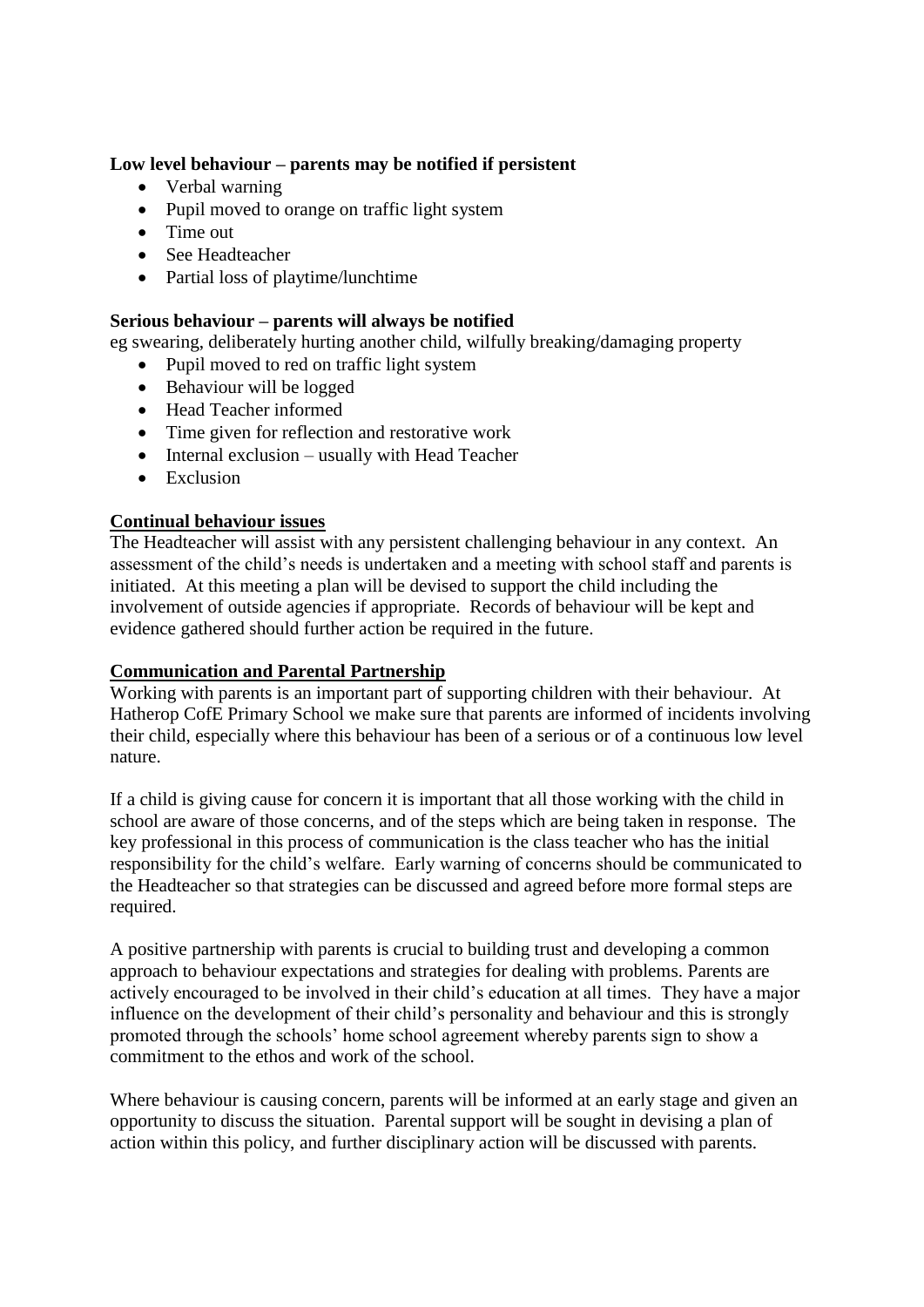## **Procedure for dealing with persistent or serious offences, including bullying**

Serious offences include the following (this should not however, be regarded as a comprehensive list):

 Bullying (see Anti-Bullying Policy) including cyber bullying, prejudice based and discriminatory bullying (Ref: KCSIE 2021)

- Causing physical harm to self or others
- Putting self or others at risk
- Use of abusive or inappropriate language
- Serious disruptive behaviour.

The procedure for dealing with these offences is stated below:

- Head teacher discusses problem with the child and any other people involved.
- Headteacher and class teacher (and SENDCO if appropriate) draft an action plan with clear, realistic targets for the child, strategies, rewards and sanctions. Advice from appropriate agencies might be sought at this stage, e.g. educational psychologist, school doctor. Dates for review should be included.
- Headteacher invites parents/guardians for discussion, enabling them to input to the action plan.
- Action plan is discussed with the child.
- Headteacher informs chair of governors of the situation, and the action plan being implemented. Headteacher provides regular updates on the situation.
- If progress is not satisfactory at the time of review, as a last resort, and in consultation with the governors, a decision will be taken to exclude the child from school.
- Headteacher informs the pupil's parents/guardians of the period of exclusion, or of a permanent exclusion, giving reasons for the exclusion.
- Headteacher advises the parents/guardians that they may make representations about the exclusion to the Governing Board and explains how these may be made.

# **Exclusion (ref: Exclusions Procedure – Appendix 1)**

No exclusion will be initiated without first exhausting other strategies or, in the case of a serious single incident, a thorough investigation.

Reasons for exclusion:

- Serious breach of the school's rules or policies
- Risk of harm to the education or welfare of the pupil or others in the school

Where a child's behaviour causes significant concern and the range of strategies outlined above has failed the Headteacher will use fixed term exclusions when appropriate. If this does not have a positive impact on the child's behaviour, the Governing Board will be involved by following our Exclusions Procedure. (As part of our positive behaviour strategy and depending upon the severity of the misdemeanour, the school expects to use supervised internal exclusions as much as possible before moving to the formal terms of our out of School Exclusions Procedure.)

#### **Behaviour strategies and teaching of good behaviour (including anti-bullying)**

Through our PSHE curriculum and assemblies children have the opportunity to discuss issues and voice concerns. Stories, images and songs are shared which children are encouraged to reflect upon. All children have a right to learn in a supportive, caring and safe environment without fear of being bullied.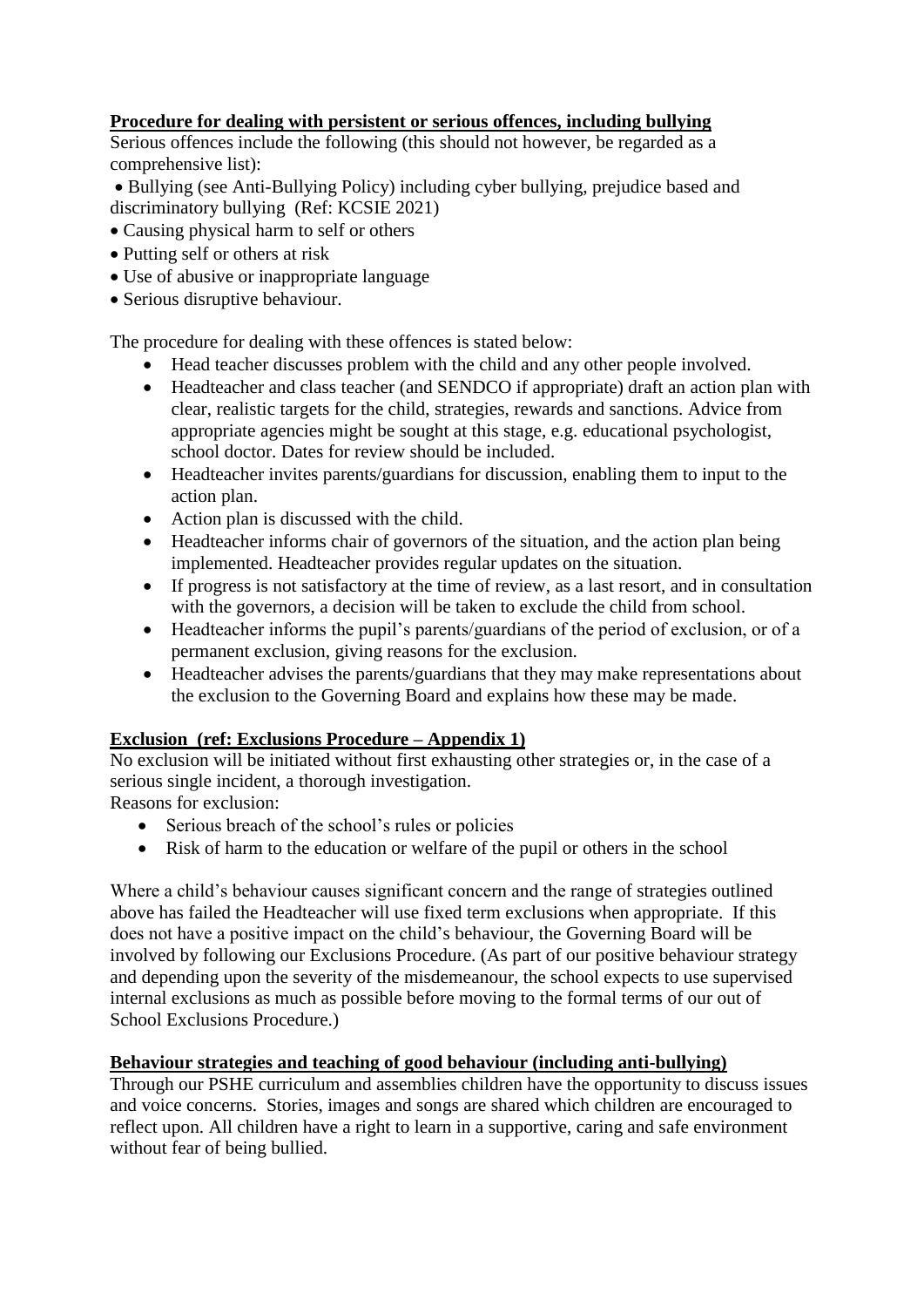Bullying is not acceptable. We define it as:

- Deliberate hurtful behaviour
	- Repeated over time

It is difficult for those being bullied to defend themselves.

We focus on teaching what good behaviour and sensible choices look like. BULLYING IS WRONG and will not be tolerated at Hatherop CofE Primary School. (Reference: Antibullying Policy) To support this principle, all children are reminded regularly, (through class PSHE lessons, assemblies, and anti bullying week activities), that bullying may be verbal, physical or through the use of technology and will not be tolerated by the school in any form whatsoever. They are made aware that any repetitions or patterns of unkind behaviour will be treated as bullying and that it is important to speak out.

E-safety is an important element of our PSHE curriculum. Whilst the vast majority of issues re Cyber bullying take place out of school, we are happy to give support and take action where parents bring these issues to our attention and ask for help. When incidents of cyber and text bullying are brought to the school's attention, the following steps are put in place:

- Evidence is presented to the Head Teacher
- Parents of all children involved are informed
- Head Teacher speaks to all children involved as appropriate
- Class teacher further reinforces key messages with class/year group that week

#### **Playtimes and Lunchtimes**

- Behaviour during morning break times and Huff Puff play is monitored by the 2 members of staff on duty
- Lunchtimes are monitored by 3 midday supervisors (the majority are trained teaching assistants)

#### **Behaviour outside school**

Pupils' behaviour outside school on school business eg on school trips, at sports fixtures, is subject to the school's behaviour policy. Unacceptable behaviour in such circumstances will be dealt with as if it had taken place in school.

#### **Staff development and support**

- Part of the process of annually reviewing this policy involves all staff being reminded about practice and principles of promoting good behaviour whilst being able to contribute ideas to improving practice.
- The Headteacher will ensure that staff are kept up to date with DfE publications and guidance.
- It is the Governors and Headteacher's responsibility to support staff, particularly when there is a child with challenging behaviour in their class. This can be done through offering advice, ensuring support with sanctions.

#### **Pupil Support Systems**

At Hatherop CofE Primary School, we understand that how a child behaves can be a sign of an underlying issue or trauma. Staff are trained (TISUK) to look out for changes in behaviour which could include:

- A child who is withdrawn and unable to make friends
- A child who is unable to concentrate on classwork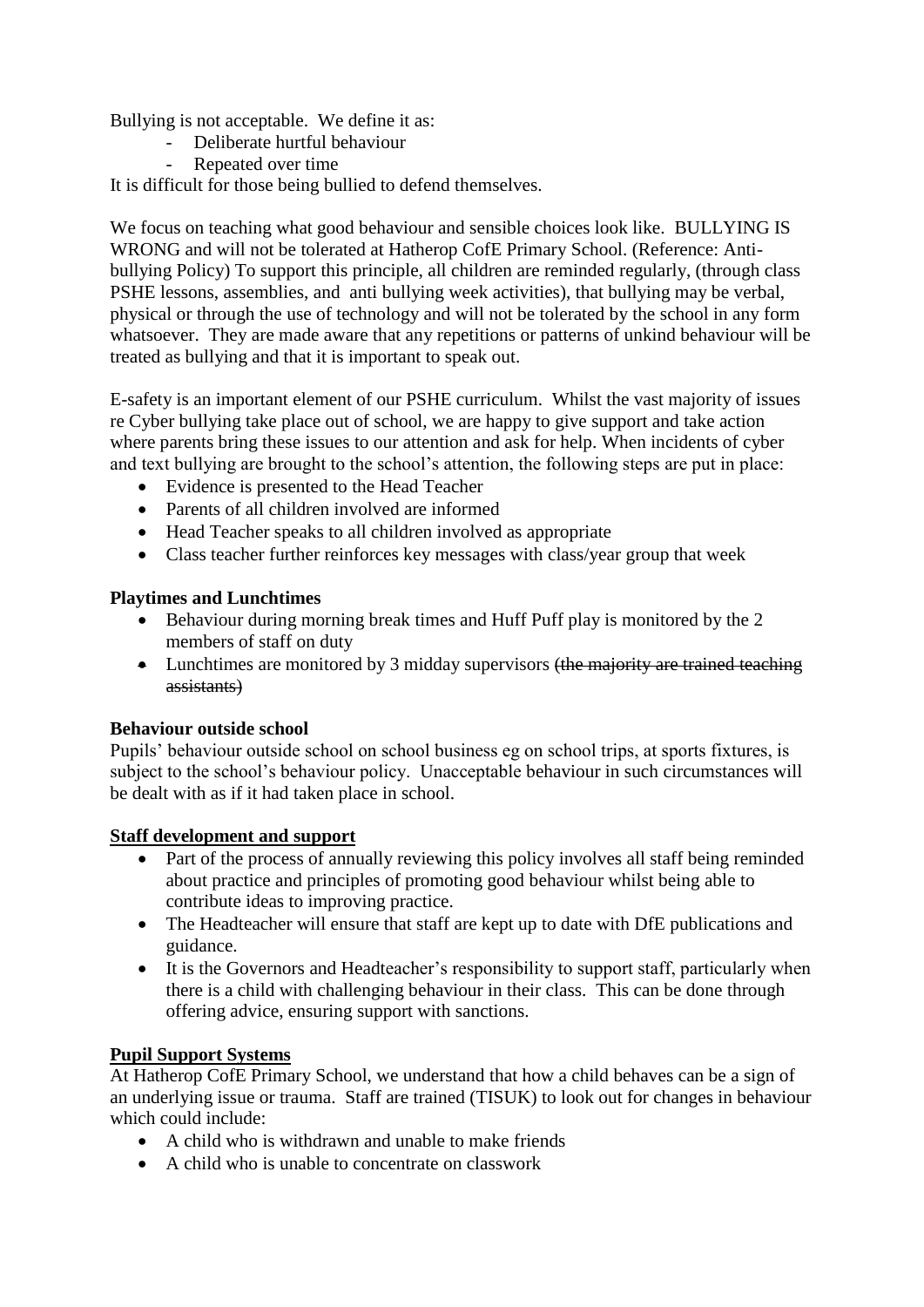A child who may become disruptive in class

In such cases, pupils will be given the opportunity to express their thoughts and feelings with a chosen adult either individually or within a group.

#### **Other related policies**

This policy should be read in conjunction with other related policies, namely:

- Safeguarding/child protection policy
- Anti-bullying policy
- PSHE policy
- Pastoral care policy
- Physical contact policy
- Health and Safety policy
- Complaints policy
- ICT acceptable usage policy
- SEND policy
- Attendance policy

This policy was reviewed by the F&GP committee in November 2021 and approved by the Full Governing Board in November 2021.

It will be reviewed in November 2023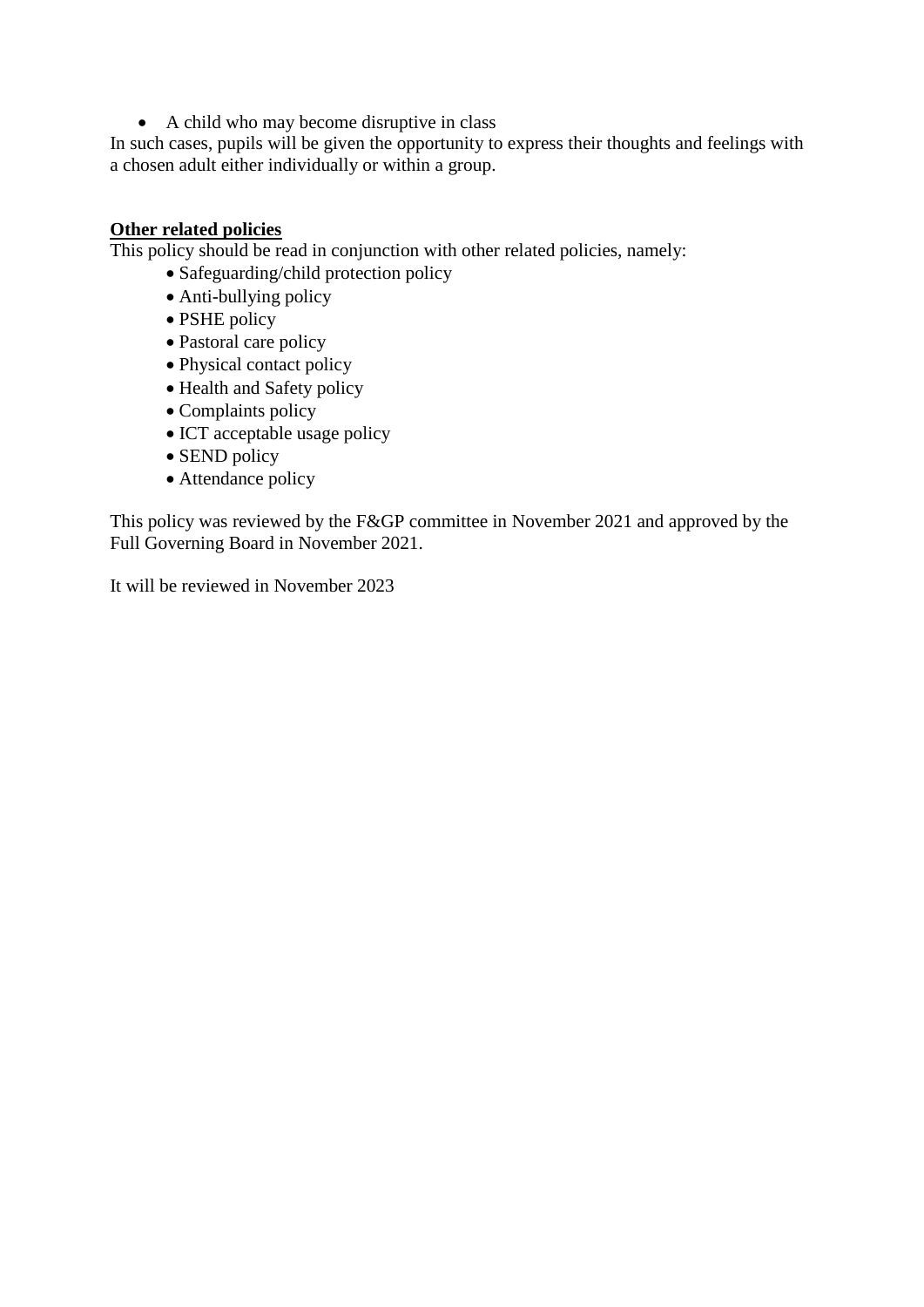## **Appendix 1**

## **Exclusions Procedure**

At all times we work to the framework of national government guidance which can be found online: DfE Excusion from Maintained Schools, Academies and Pupil Referral Units in England – A guide for those with legal responsibilities in relation to exclusion.

A decision to exclude a pupil will be taken only:

- In response to a serious breach or persistent breaches of the school's behaviour policy
- If allowing the pupil to remain in school would seriously harm the education or welfare of the pupil or others in the school

Only the Headteacher can exclude a pupil, and whenever a head teacher excludes a pupil they must, without delay, notify parents of the period of the exclusion and the reasons for it. Any decision to exclude a pupil will be at the decision of the Headteacher in consultation with the Governing Board, as appropriate.

Temporary exclusion should be for the shortest time necessary. Ofsted evidence suggests that 1-3 days is usually enough to secure benefits without adverse educational consequences. Exclusion would be imposed only when the school had already offered and implemented a range of support and management strategies.

Lunchtime Exclusions – Pupils whose behaviour at lunchtime is disruptive may be excluded from the school premises for the duration of the lunchtime period. Lunchtime exclusions is a fixed period exclusion, deemed to be equivalent to one half of a school day, and should be treated as such. The legal requirements in relation to exclusion, such as the Headteacher's duty to notify parents, still apply.

A decision to exclude a child permanently is a serious one. It will usually be the final step in a process for dealing with disciplinary offences following a wide range of other strategies, which have been tried without success. It is an acknowledgement by the school that it has exhausted all available strategies for dealing with the child and will be used as a last resort. The decision to exclude will be made once the Headteacher has

- Ensured that there is sufficient recorded evidence to support the decision
- Explained the decision to the pupil
- Contacted the parents explain the decision and asked that the child be collected
- Sent a letter to the parents confirming the reasons for the exclusion, whether it is a permanent or temporary exclusion
- Agreed the length of the exclusion and any terms or conditions agreed for the pupil's return
- In cases of more than a day's exclusion, ensured that appropriate work it set and that arrangements are in place for it to be marked
- Planned how to address the pupil's needs and integration back into their class on his/her return
- Planned a meeting with parents and pupil on his/her return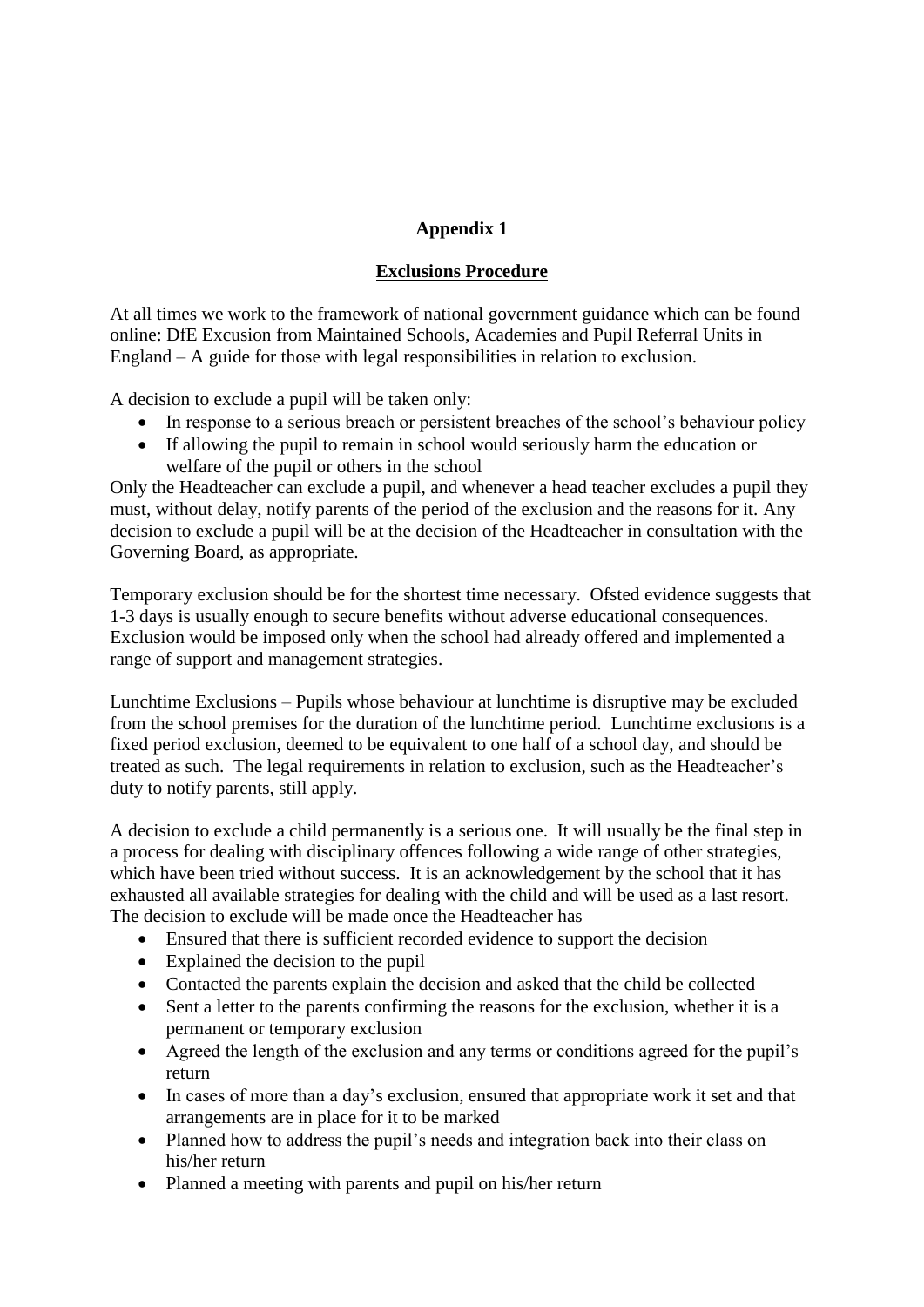Safeguarding – An exclusion will not be enforced if doing so may put the safety of the pupil at risk. In cases where parents will not comply by, for example, refusing to collect the child,

#### **Appendix 1** (contd)

the child's welfare is the priority. In this situation, depending on the reason for exclusion, the school may consider an internal exclusion until the end of the day, implementing the original exclusion decision from the time the child is collected from school, or, in more severe circumstances, the school may contact Social Services and/or the Police to safely take the pupil off site.

#### **Pupils with special educational needs and pupils with disabilities**

The school must take account of any special educational needs when considering whether or not to exclude a pupil.

We have a legal duty under the Equality Act 2010 not to discriminate against disabled pupils by excluding them from school for behaviour related to their disability. The Headteacher should ensure that reasonable steps have been taken by the school to respond to a pupil's disability so the pupil is not treated less favourably for reasons related to the disability.

#### **The role of Governors and the Local Authority**

Governing Boards must review all permanent exclusions from their school, and all fixed period exclusions that would result in a pupil being excluded for more than 5 school days in any one term, or missing a public examination/national curriculum tests.

Procedures set out in Parts 4.3-6.3 of the guidance documents: DfE Exclusion from Maintained Schools, Academies and Pupil Referral Units in England – A guide for those with legal responsibilities in relation to exclusion [\(www.education.gov.uk\)](http://www.education.gov.uk/) are followed at all times. The role of the local authority is also clearly laid out in this document.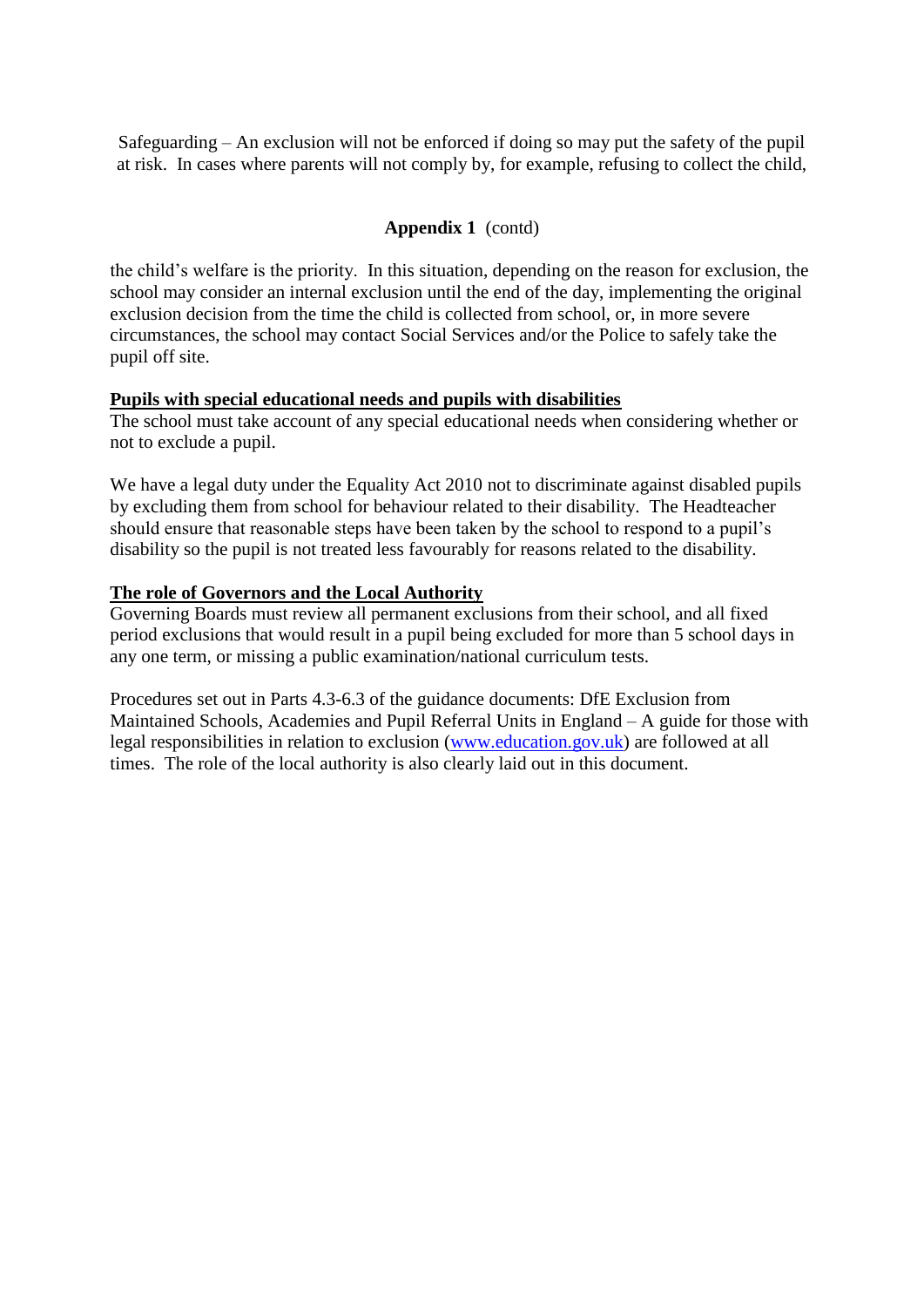

**Appendix 2**

# Behaviour Log

| Name                         |  |
|------------------------------|--|
| Class                        |  |
| Date                         |  |
| Location                     |  |
| Antecedents                  |  |
| What<br>actually<br>happened |  |
| Action<br>Taken              |  |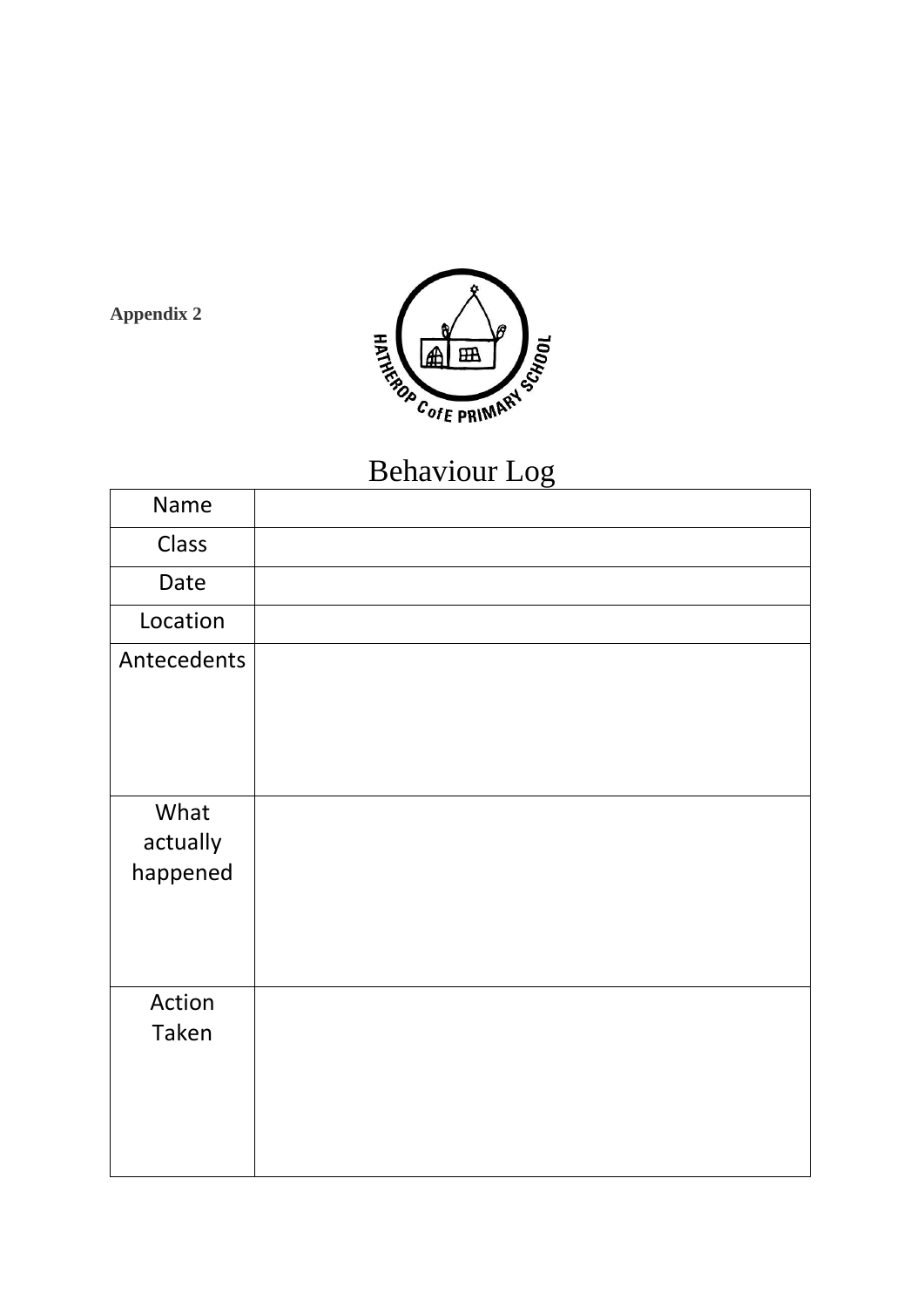| Reported to |  |
|-------------|--|
| Reported by |  |

#### **Appendix 2**

#### **Amendments to Behaviour Policy during the Re-opening of School during the COVID-19 Pandemic**

In light of the need for children to behave differently when they return to school, the following changes to the Behaviour policy have been made to be used during this period:

#### **Agreed and consistently applied rules**

Everyone in our school will use the agreed reward and sanctions procedures and children will at all times be expected to follow a direct instruction given by an adult.

In the Playground:

- We use the quiet area for walking and talking
- We do not use the apparatus on a rota so that there is time for quarantine between uses.
- We only use the grass area with an adult's permission
- We stand still and listen when the bell is rung
- We line up on the designated cross marks area on the playground and line up spaced leaving space between pupils
- We walk into school sensibly at the end of break and lunchtime maintaining social distancing rules as directed by teachers
- We follow instructions on who we can socialise with
- We only use those parts of the playground designated to our group

In the Classroom:

- We have clear classroom rules which have been agreed by the teacher and class
- We stay at our desks and only leave our desks as directed by the teacher
- We have our own designated equipment to use and do not share equipment
- We have rewards and consequences clearly on display
- We use a visual timetable in Skylark Class so children know what is planned for the day
- We have an attractive, tidy, well-cared for environment
- Adults must have a consistent approach
- Children will be given time to appraise their own behaviour (through appropriate talk time)

In the School

- We follow new guidance on moving around school (eg out of bounds areas, queuing)
- We follow school instructions on hygiene, such as handwashing and sanitising
- We follow new guidance on use of the toilets
- We tell an adult if we are experiencing symptoms of coronavirus